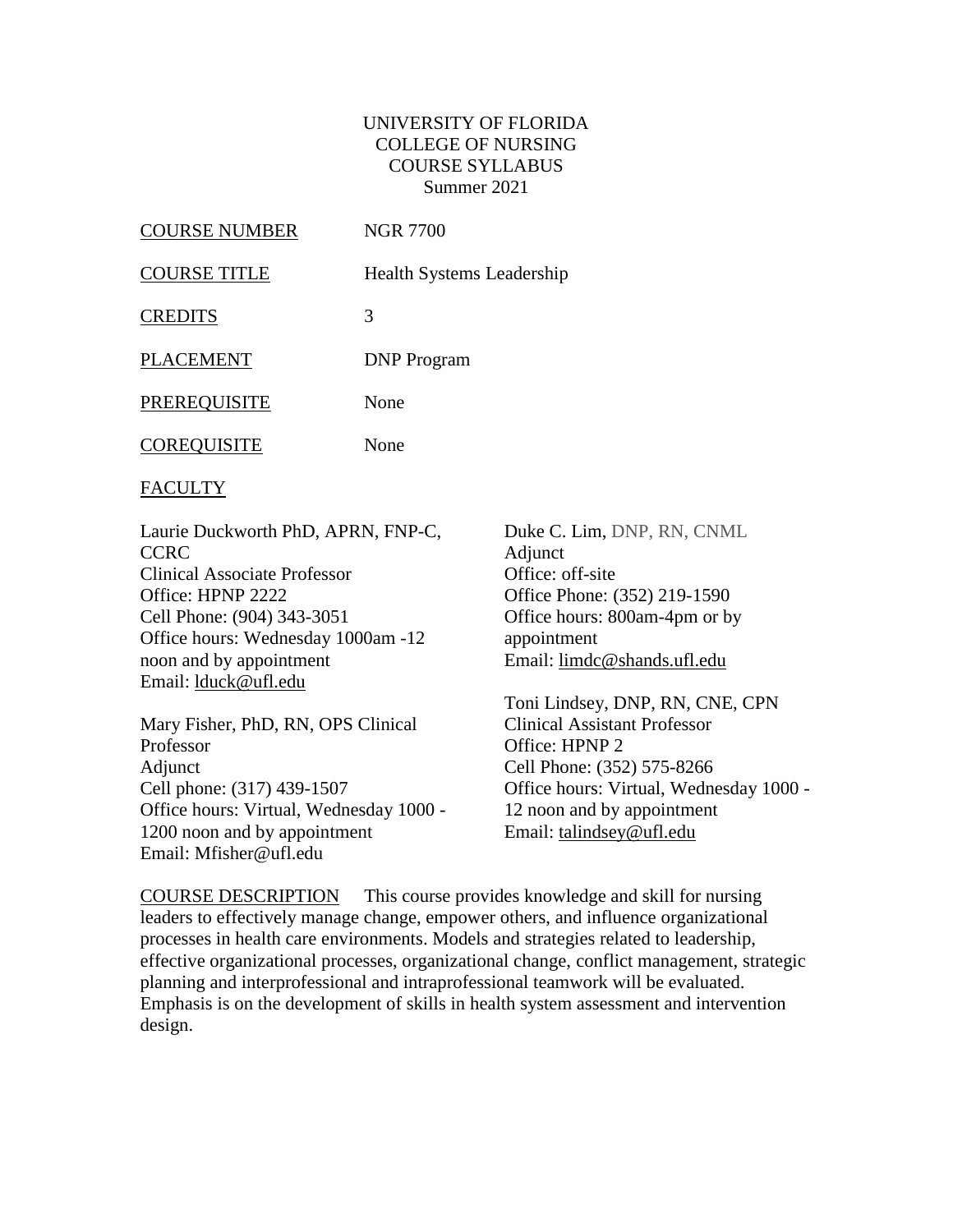COURSE OBJECTIVES Upon completion of this course, the student will be able to:

- 1. Develop a personal nursing leadership philosophy through the synthesis of leadership theories.
- 2. Analyze leadership theories and organizational frameworks for systems change regarding organizational culture, interdisciplinary stakeholder involvement, and equitable distribution of resources in health care systems.
- 3. Develop strategies for managing conflict within health care organizations.
- 4. Apply leadership, organizational, systems and change theory to assess the quality and safety challenges of a health care system.
- 5. Utilize a strategic process framework for planning, implementing and evaluating organizational goals.
- 6. Analyze effective strategies to patient care that promote an ethical environment in healthcare organizations.

### COURSE SCHEDULE

| Faculty   | Section | Day       |
|-----------|---------|-----------|
| Duckworth | 708B    | Web-based |
| Fisher    | 7078    | Web-based |
| Lim       | 7E81    | Web-based |
| Lindsey   | 7E80    | Web-based |

E-Learning in Canvas is the course management system that you will use for this course. E-Learning in Canvas is accessed by using your Gatorlink account name and password at [http://elearning.ufl.edu/.](http://elearning.ufl.edu/) There are several tutorials and student help links on the E-Learning login site. If you have technical questions call the UF Computer Help Desk at 352-392-HELP or send email to [helpdesk@ufl.edu.](mailto:helpdesk@ufl.edu)

It is important that you regularly check your Gatorlink account email for College and University wide information and the course E-Learning site for announcements and notifications. Course websites are generally made available on the Friday before the first day of classes.

### TOPICAL OUTLINE

- I. Leadership
	- a. Overview of Leadership Theories
		- i. Transformational/Collaborative/Shared/Distributed
		- ii. Leadership Competencies
	- b. Developing a Nursing Leadership Philosophy
	- c. Principles of Leadership
		- i. Situational Leadership
		- ii. Emotional Competence
		- iii. Shared Governance and Distributed Leadership
		- iv. Creating an evidence-based practice culture just culture and culture of safety
	- d. Practical Aspects of Leadership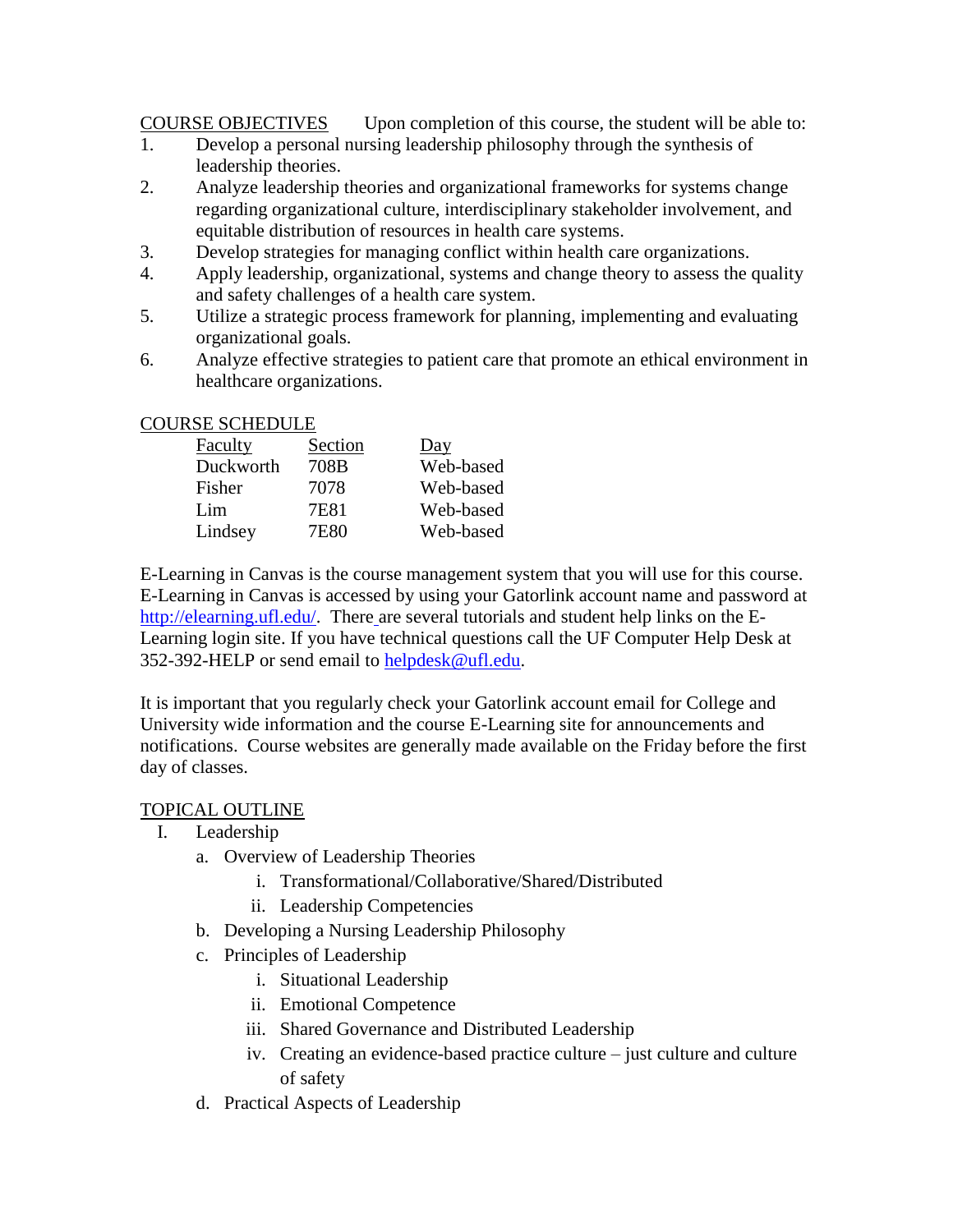- i. Communication and facilitating effective meetings
- ii. Presentation skills
- e. Improving Team Effectiveness
	- i. Health care team processes
	- ii. Building health care teams and collaborative relationships with community and academic partners
- II. Systems Change
	- a. Evaluating Organizational Frameworks for Systems Change
		- i. Organizational Culture Theory Change Process Model
		- ii. Conflict Resolution
		- iii. Strategic Planning
- III. Interprofessional collaboration on Ethical Dilemmas in Healthcare
	- a. Patient care
	- b. Health care organizations

#### TEACHING METHODS

Lecture, class discussion, written assignments, presentations, and readings.

#### LEARNING ACTIVITIES

Readings, participation in discussion, case study analysis, and study questions.

### EVALUATION METHODS/COURSE GRADE CALCULATION

| "Leaders I've Loved" (LIL)               |    |
|------------------------------------------|----|
| Individual response to LIL               | 5  |
| Modules (A, B, C) 10 points each:        | 30 |
| Individual response to Modules (A, B, C) |    |
| 5 points each $(A,B,C)$                  | 15 |
| Mid-semester quiz                        | 10 |
| <b>Inspiration Search</b>                | 10 |
| End semester quiz                        | 10 |
| Design Thinking                          | 5  |
| Professional Membership                  | 5  |
| Total                                    |    |

#### MAKE UP POLICY

There will be *no make-up exams* offered. *No late assignments will be accepted*. Contact the instructor if you have extenuating circumstances (UF guidelines).

# GRADING SCALE/QUALITY POINTS

| A         | $95-100(4.0)$    | C            | $74-79*(2.0)$    |                       |
|-----------|------------------|--------------|------------------|-----------------------|
| $A-$      | 93-94 (3.67)     | $C-$         | $72-73$ $(1.67)$ |                       |
| $B+$      | $91 - 92(3.33)$  | $D+$         | $70-71$ $(1.33)$ |                       |
| B.        | $84-90$ $(3.0)$  | $\mathbf{D}$ | $64-69$ $(1.0)$  |                       |
| $B -$     | $82-83$ $(2.67)$ | $D-$         | $62-63$ $(0.67)$ |                       |
| $C_{\pm}$ | 80-81 (2.33)     | $E_{\perp}$  |                  | $61$ or below $(0.0)$ |
|           |                  |              |                  |                       |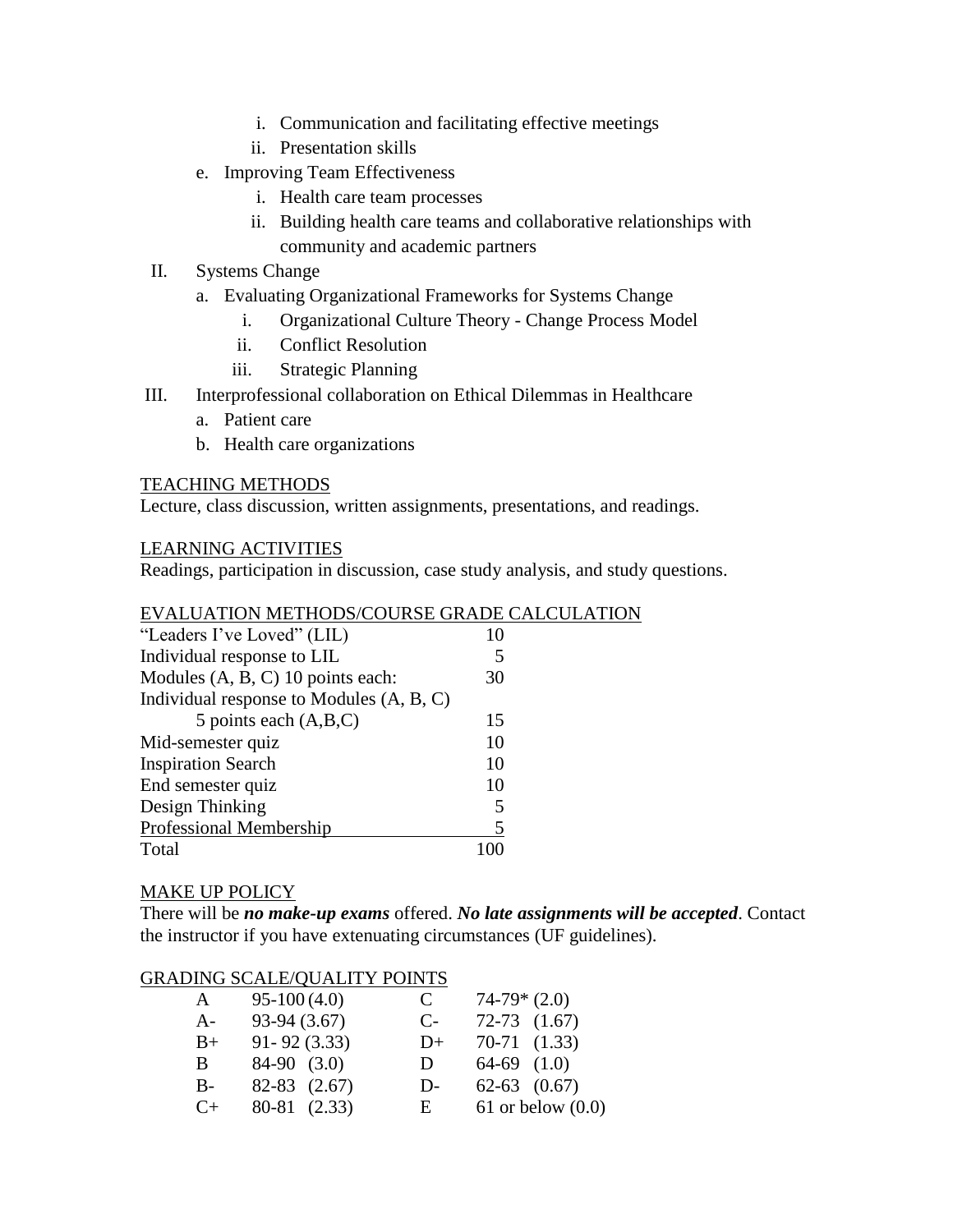### *\* 74 is the minimal passing grade.*

For more information on grades and grading policies, please refer to University's grading policies:<https://catalog.ufl.edu/graduate/regulations/>

### COURSE EVALUATION

Students are expected to provide professional and respectful feedback on the quality of instruction in this course by completing course evaluations online via GatorEvals. Guidance on how to give feedback in a professional and respectful manner is available at [https://gatorevals.aa.ufl.edu/students/.](https://gatorevals.aa.ufl.edu/students/) Students will be notified when the evaluation period opens, and can complete evaluations through the email they receive from GatorEvals, in their Canvas course menu under GatorEvals, or via [https://ufl.bluera.com/ufl/.](https://ufl.bluera.com/ufl/) Summaries of course evaluation results are available to students at [https://gatorevals.aa.ufl.edu/public-results/.](https://gatorevals.aa.ufl.edu/public-results/)

# ACCOMMODATIONS DUE TO DISABILITY

Students with disabilities requesting accommodations should first register with the Disability Resource Center (352-392-8565,<https://disability.ufl.edu/> ) by providing appropriate documentation. Once registered, students will receive an accommodation letter which must be presented to the instructor when requesting accommodation. Students with disabilities should follow this procedure as early as possible in the semester.

# PROFESSIONAL BEHAVIOR

The College of Nursing expects all Nursing students to be professional in their interactions with patients, colleagues, faculty, and staff and to exhibit caring and compassionate attitudes. These and other qualities will be evaluated during patient contacts and in other relevant settings by both faculty and peers. Behavior of a Nursing student reflects on the student's individual's ability to become a competent professional Nurse. Attitudes or behaviors inconsistent with compassionate care; refusal by, or inability of, the student to participate constructively in learning or patient care; derogatory attitudes or inappropriate behaviors directed at patients, peers, faculty or staff; misuse of written or electronic patient records (e.g., accession of patient information without valid reason); substance abuse; failure to disclose pertinent information on a criminal background check; or other unprofessional conduct can be grounds for disciplinary measures including dismissal.

*As students in the health professions at UF Health, you are expected to promote safety and a culture of care and concern for each other and for patients. Across our academic health center's missions of research, teaching and patient care, nursing students must lead by example and take individual responsibility for modeling healthy habits and behaviors to minimize the spread of COVID-19. Failure to comply with the established public health measures, both on and off campus, is considered a serious breach of professional conduct***.** 

# UNIVERSITY POLICY ON ACADEMIC MISCONDUCT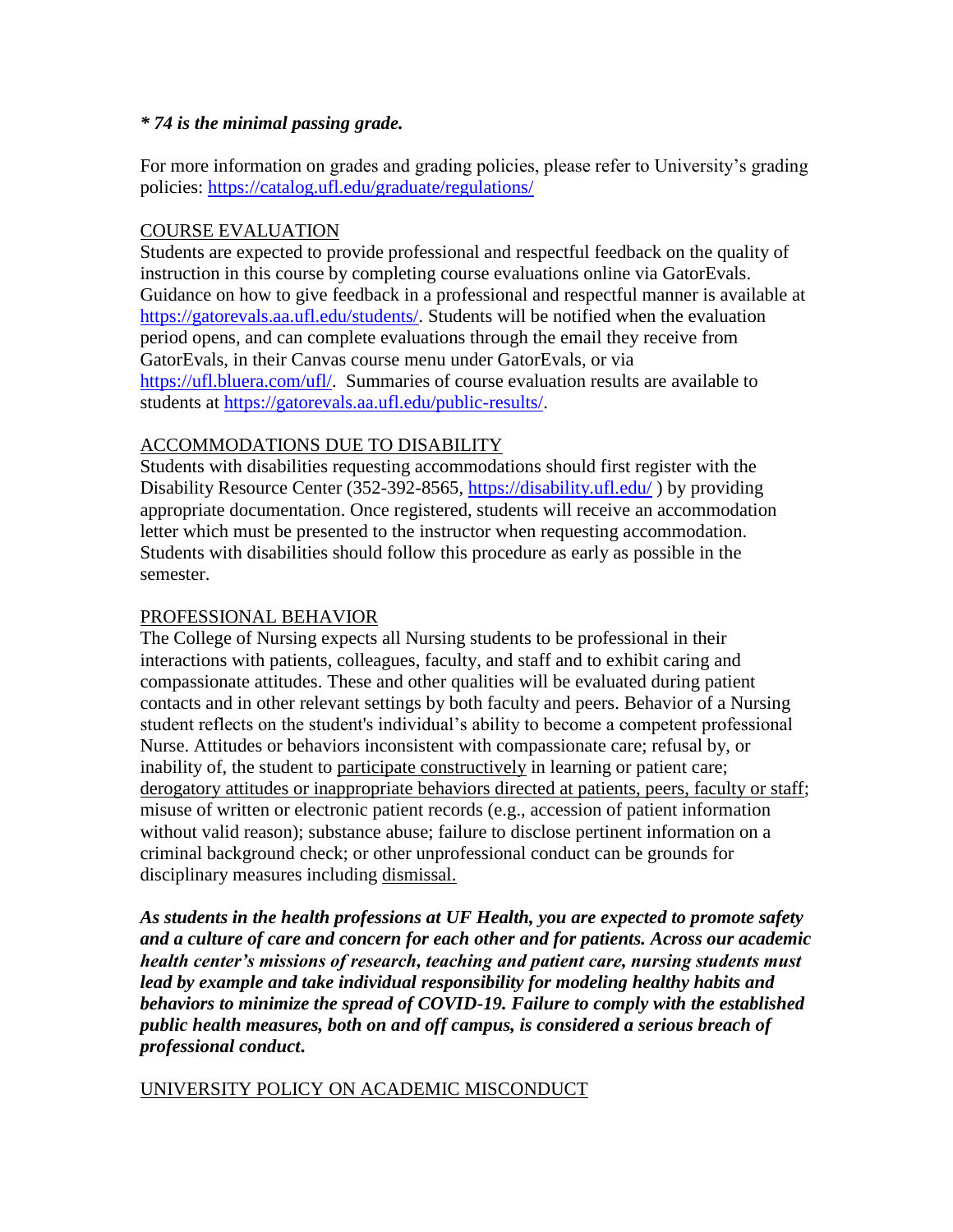Academic honesty and integrity are fundamental values of the University community. Students should be sure that they understand the UF Student Honor Code at <https://sccr.dso.ufl.edu/policies/student-honor-code-student-conduct-code/> . Students are required to provide their own privacy screen for all examination's administered to student laptops. No wireless keyboards or wireless mouse/tracking device will be permitted during examinations.

#### UNIVERSITY AND COLLEGE OF NURSING POLICIES

Please see the College of Nursing website for student policies [\(http://students.nursing.ufl.edu/currently-enrolled/student-policies-and-handbooks/\)](http://students.nursing.ufl.edu/currently-enrolled/student-policies-and-handbooks/) and a full explanation of each of the university policies – [\(http://students.nursing.ufl.edu/currently-enrolled/course-syllabi/course-policies\)](http://students.nursing.ufl.edu/currently-enrolled/course-syllabi/course-policies) UF Grading Policy Religious Holidays Counseling and Mental Health Services Student Handbook Faculty Evaluations Student Use of Social Media

### REQUIRED TEXTBOOKS

Grossman, S. C., & Valiga, T. M. (2021). *The new leadership challenge: Creating the* 

 *future of nursing*. (6th ed.) Philadelphia, PA: F. A. Davis

#### RECOMMENDED TEXTBOOKS

Mason, D. J. Leavitt, J. K, & Chaffee, M. W. (2012). Policy & politics in nursing and

health care (6th ed.) St. Louis, MO: Elsevier.